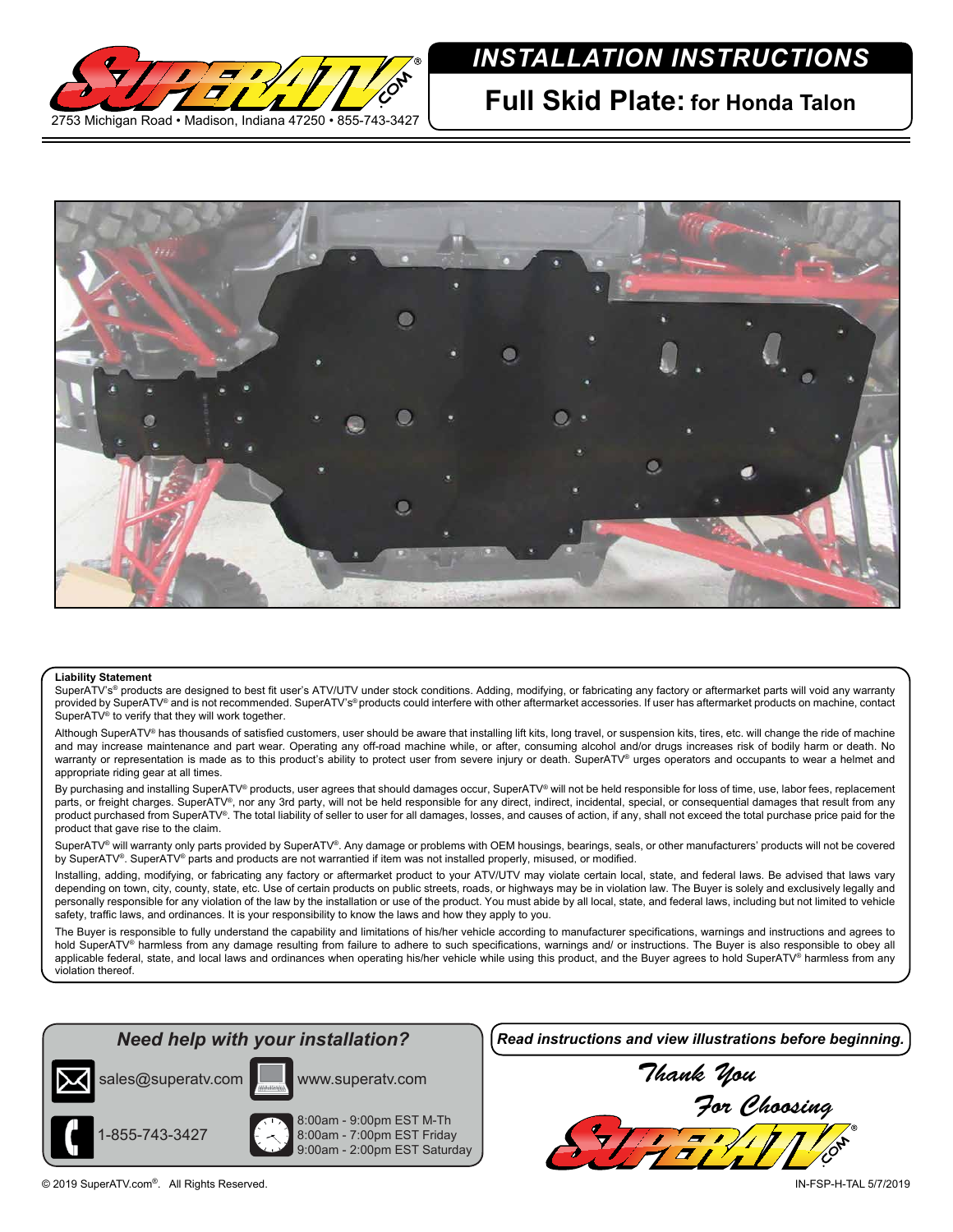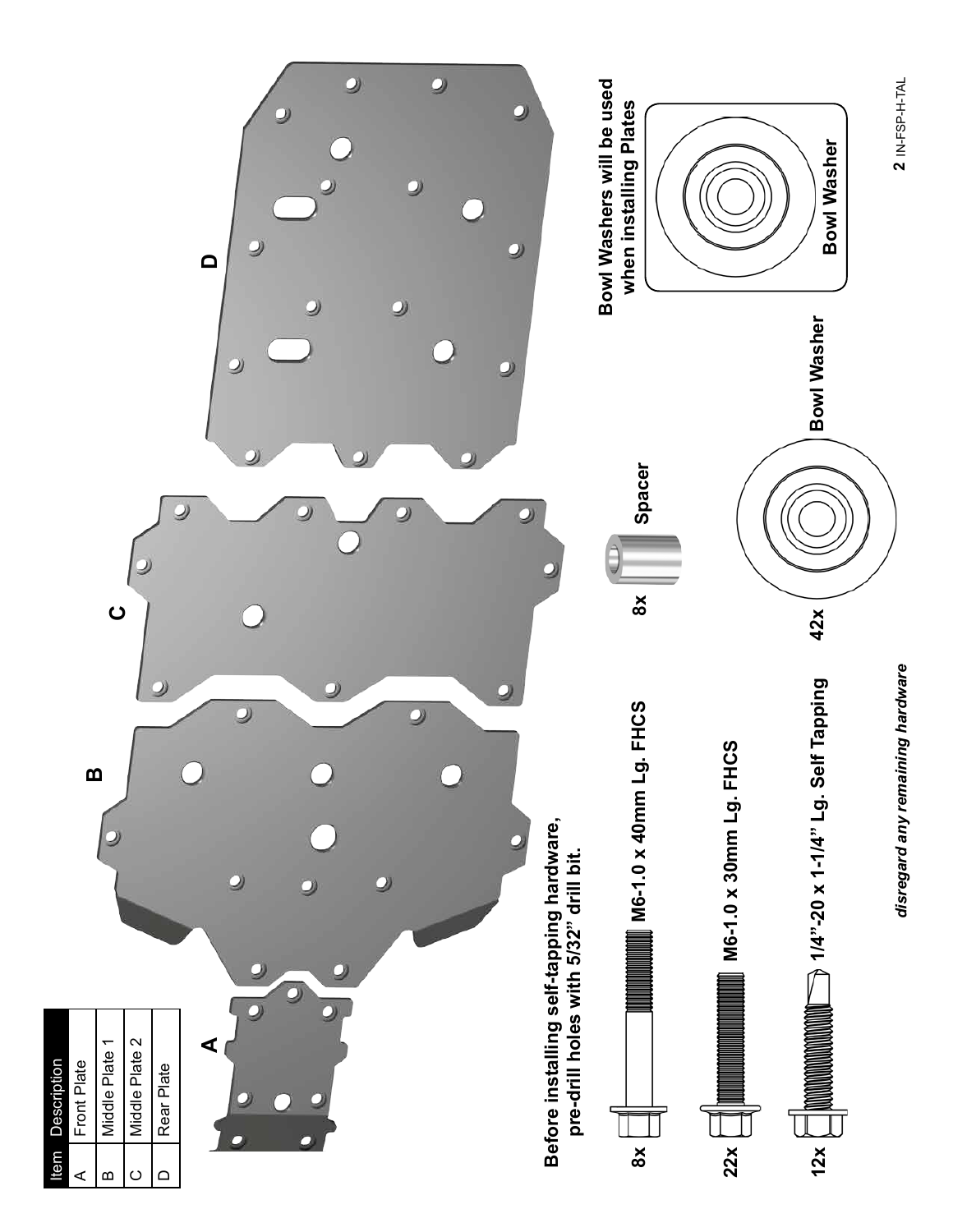Vehicle Flip: *SuperATV's recommended installation method; use caution.*

- To prevent scratching Cage, place a rag or other suitable material on Jack Stand.
- With helpers, slowly flip machine onto its side; have helpers on opposite side to guide machine onto Jack Stand.



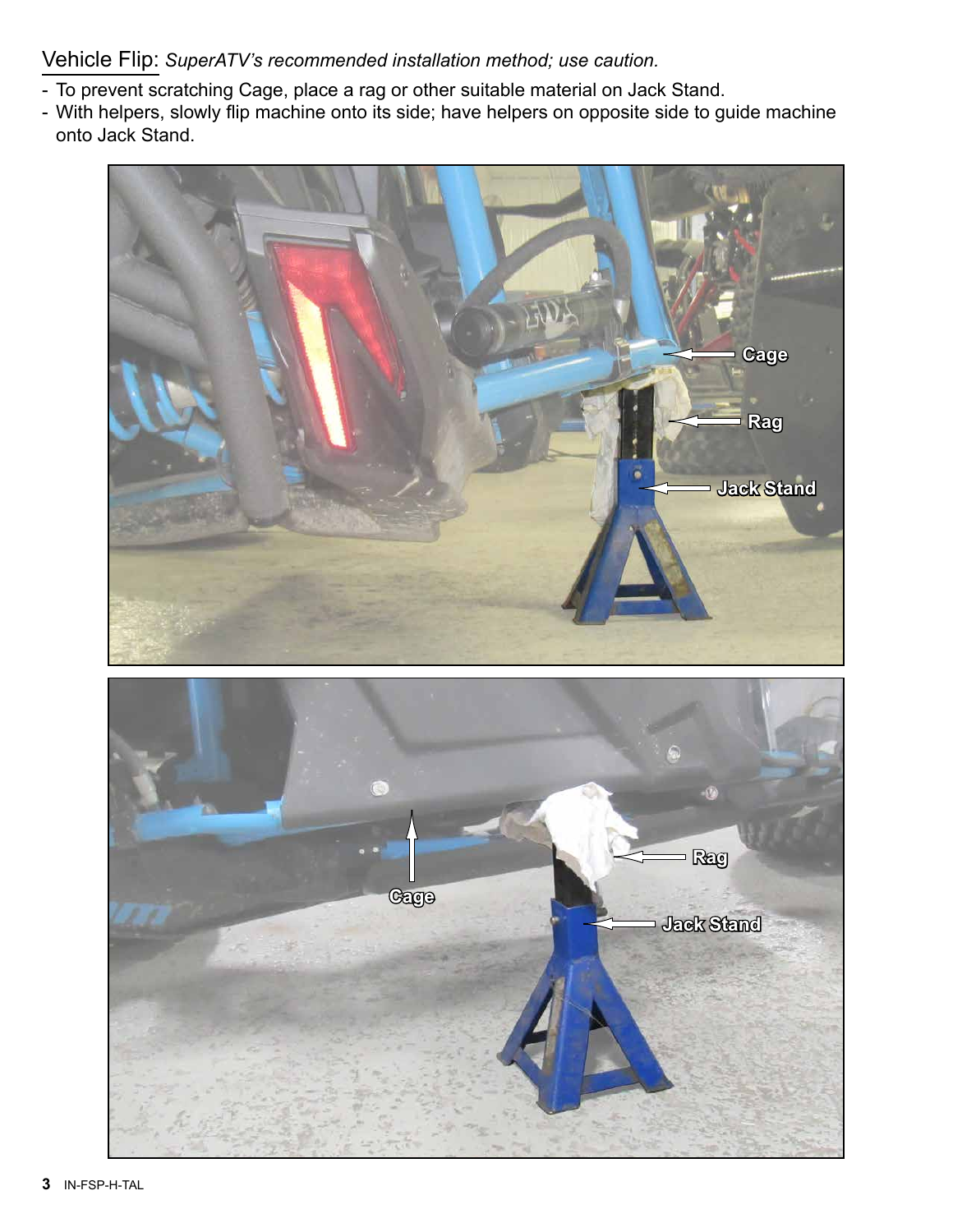- Remove stock hardware and Skid Plates.



**4** IN-FSP-H-TAL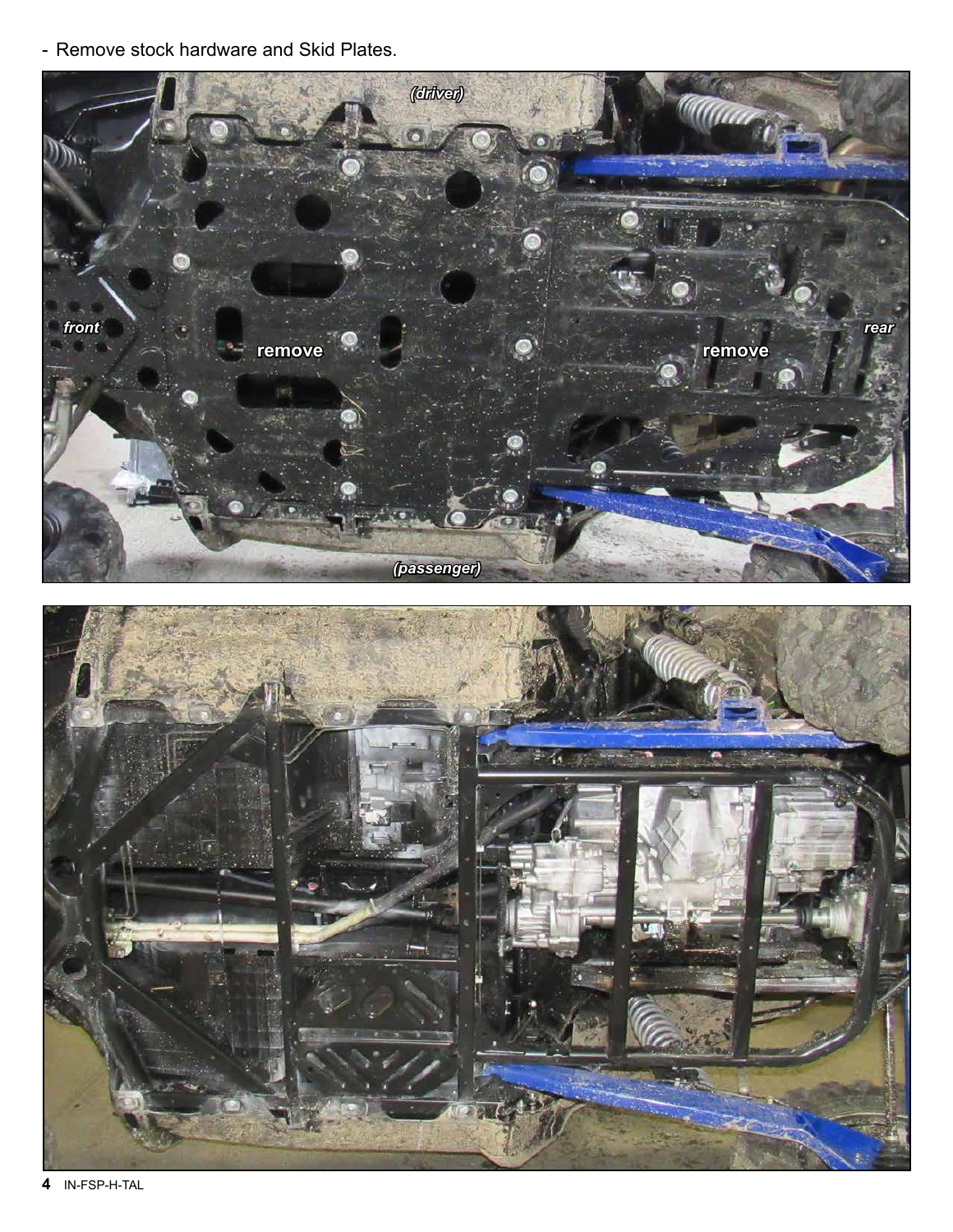



- Install Middle Plate 2 (C) with hardware shown.



**5** IN-FSP-H-TAL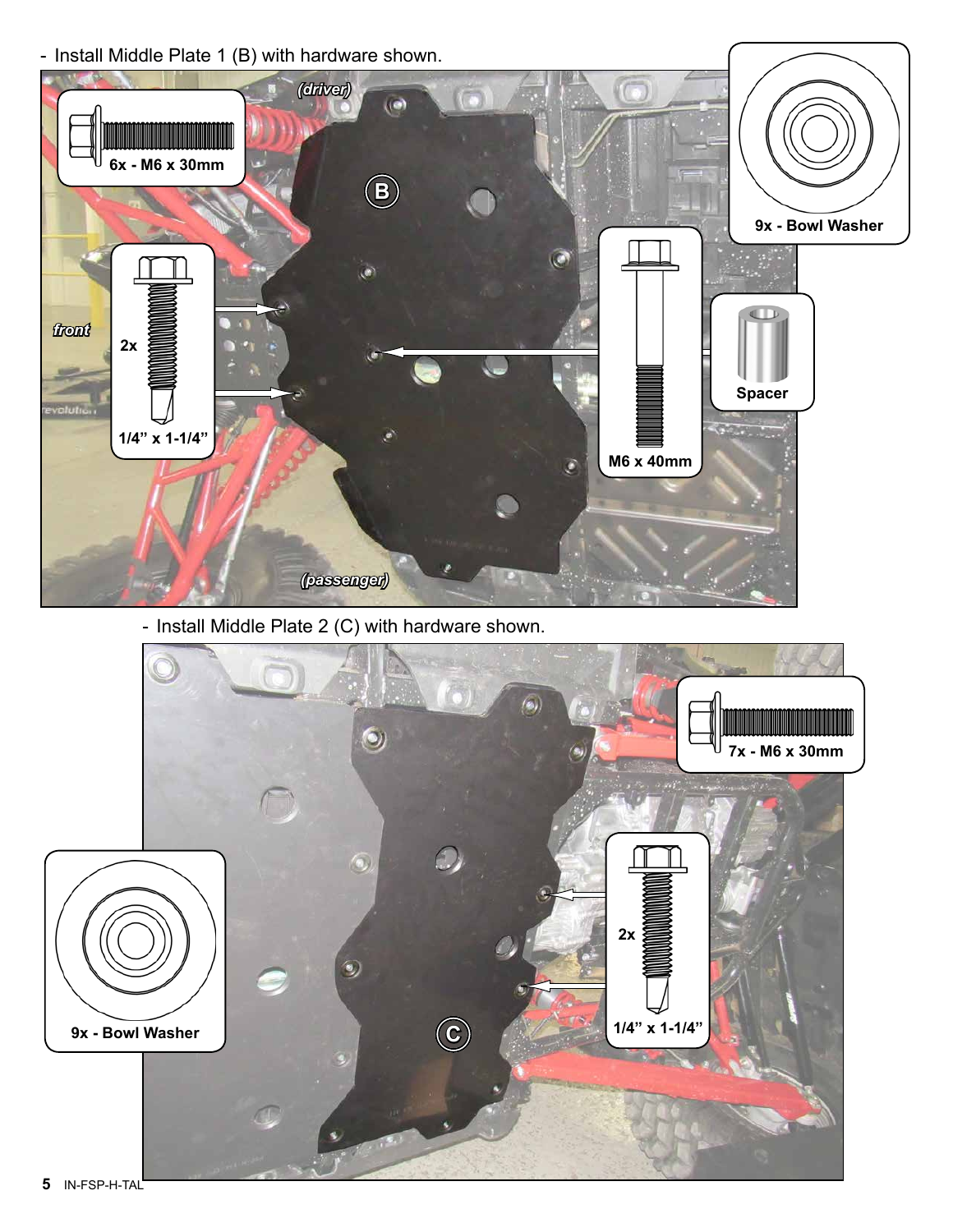- Install Rear Plate (D) with hardware shown.